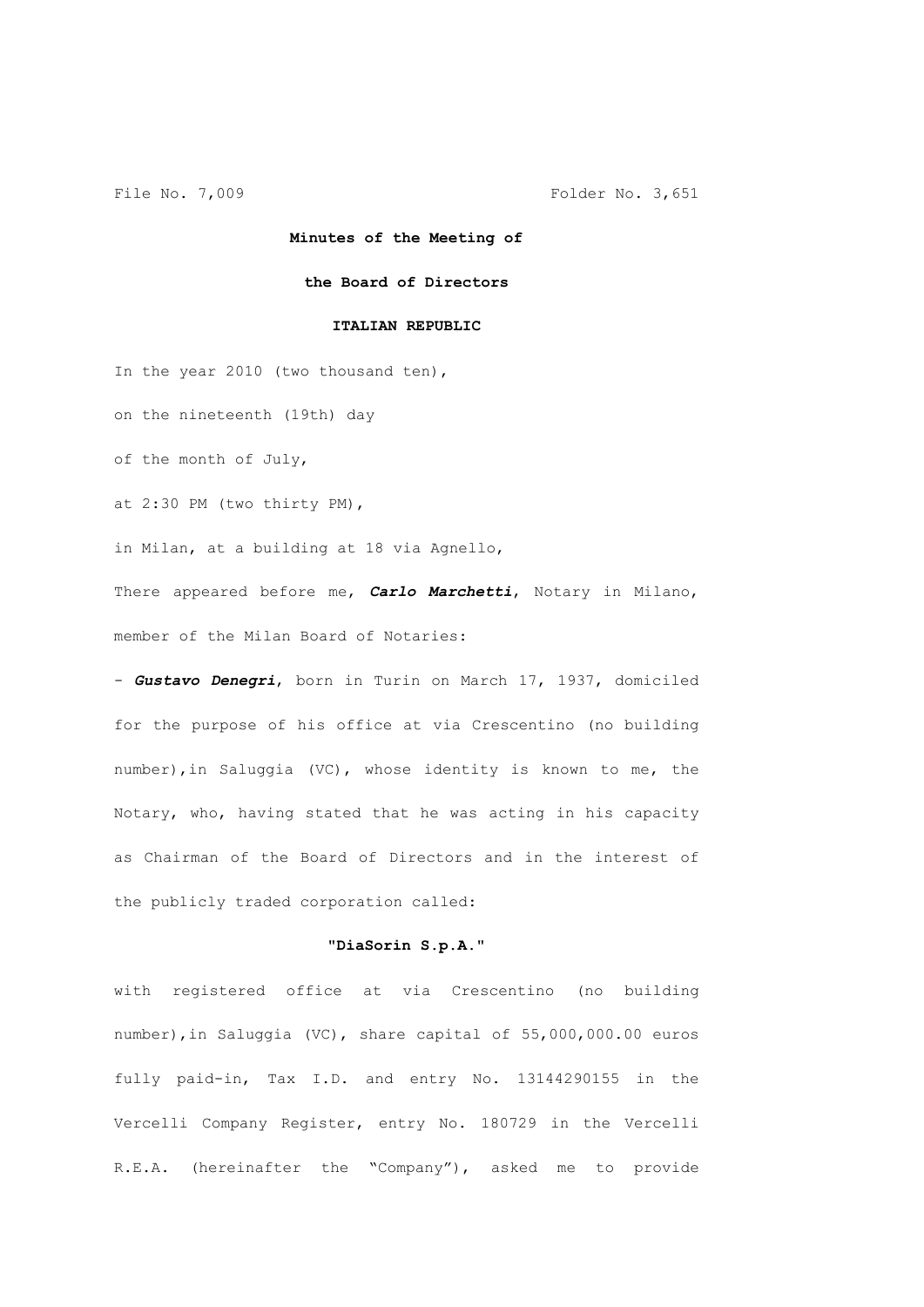evidence of a meeting of the Company's Board of Directors here convened to discuss and vote on the following

#### **Agenda**

*1. Discussion and approval of the share capital increase reserved for the implementation of the 2007-2012 stock option plan, with suspension of the preemptive right of shareholders pursuant to Article 2441, Section 8, of the Italian Civil Code; resolutions required pursuant to Article 2443 of the Italian Civil Code;*

*2. Sundry items.*

Having accepted the abovementioned request, I attest that the meeting of the Board of Directors proceeded as follows: Mr. Denegri, in his abovementioned capacity, assumed the chairmanship and, pursuant to law and the Bylaws, acknowledged and stated for the record that:

- the meeting had been duly convened by means of a notice sent on July 12, 2010 to all required parties by e-mail, as allowed pursuant to the Bylaws;

- in addition to Mr. Denegri, the Directors Carlo ROSA, Ezio GARIBALDI and Franco MOSCETTI, and the Statutory Auditors A. CARETTI and Bruno MARCHINA were present at the meeting, while the Directors Enrico AMO, Michele DENEGRI, Antonio BONIOLO, Chen Menachem EVEN, Giuseppe ALESSANDRIA and Gian Alberto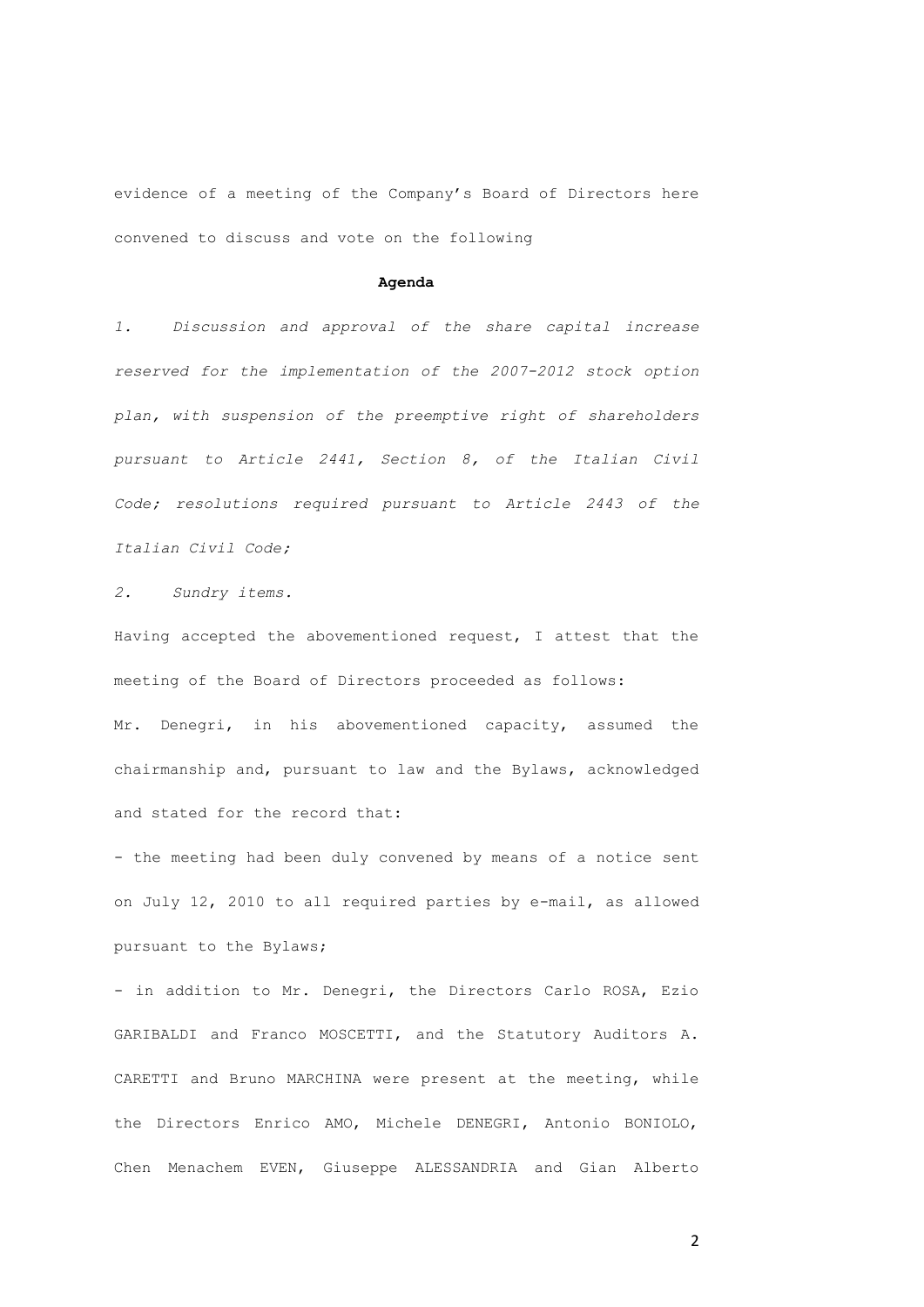SAPORITI were linked in teleconferencing mode, as allowed pursuant to the Bylaws;

- Roberto BRACCHETTI, Chairman of the Board of Statutory Auditors, provided an explanation for his absence;

Marco Minolfo, the Company's Corporate Affairs Manager, was also present, with the consent of the other attendees;

all attendees stated that, insofar as applicable, they were fully informed about the items on the Agenda and ready to discuss them, without any exception or reservation.

The Chairman then called the meeting to order, as it had been duly convened, pursuant to the abovementioned notice, and was fully qualified to adopt resolutions concerning the item on the Agenda.

Turning then to the **first item on the Agenda,** the Chairman reminded the attendees that the Shareholders' Meeting, convened in ordinary session, approved a stock incentive plan (the "**2007-2012 Stock Option Plan**" or the "**Plan**"), for the benefit of executives and employees of Diasorin S.p.A. and its subsidiaries, and, meeting in extraordinary session (as per the Minutes of the same date, my File No. 2672/1315, registered with the Rho Revenue Agency on April 5, 2007 under No. 735 Series 1T), granted to the Board of Directors, as allowed under Article 2443 of the Italian Civil Code, power of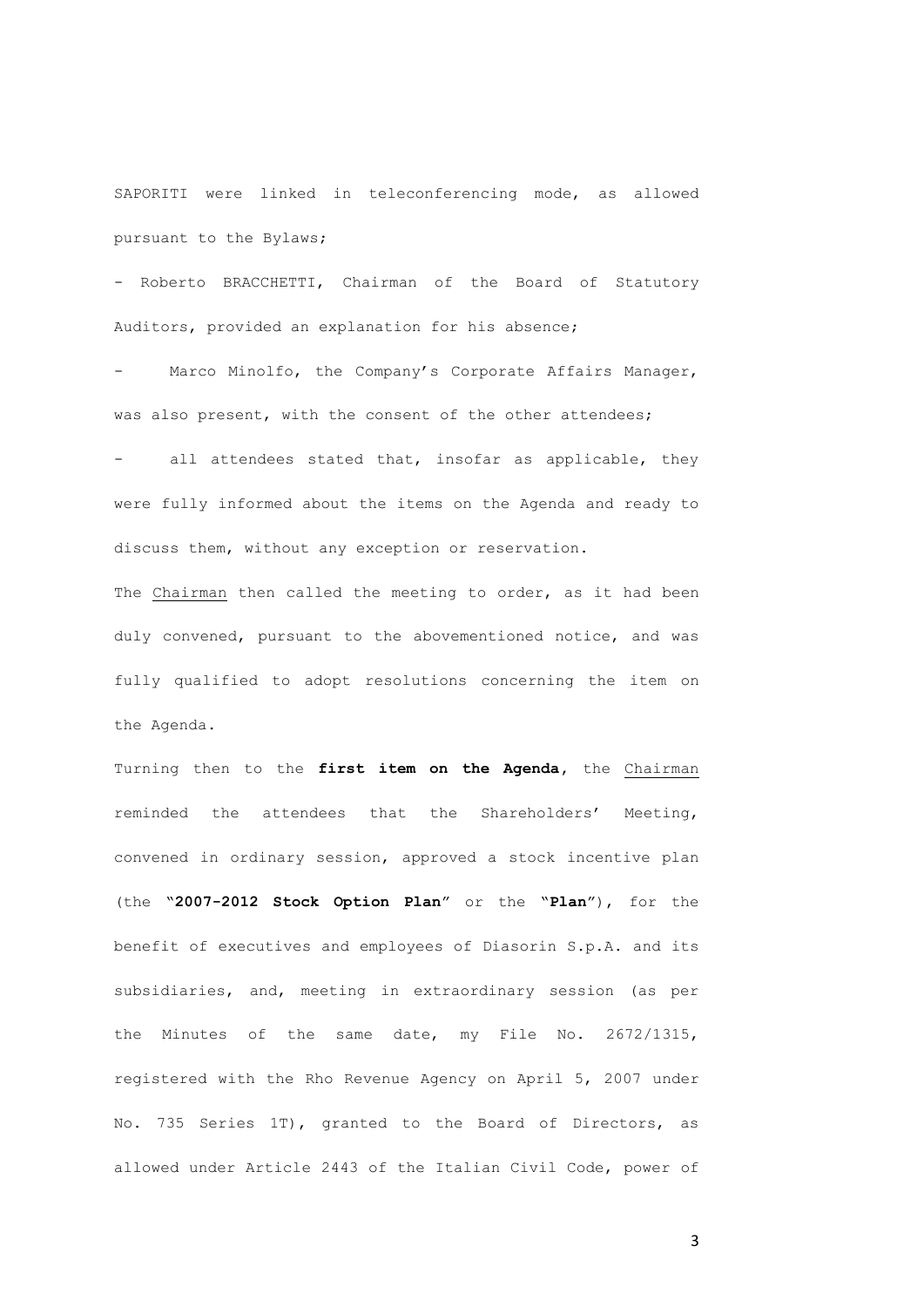attorney, authorizing to increase, in one transaction or, fractionally, in multiple installments, by the deadline of March 26, 2012, the Company's share capital by up to 1,000,000 euros in par value, through the issuance of up to 1,000,000 common shares, par value 1 euro each, regular ranking for dividends, which would be offered for consideration, through subscription, to the Plan's beneficiaries, with suspension of the preemptive right of shareholders, as allowed under Article 2441, Section 8, of the Italian Civil Code. The exercise of the abovementioned power of attorney was subject to the condition precedent that the Company's shares be listed on the Online Securities Market organized and operated by Borsa Italiana S.p.A., which, as is well known, was fulfilled on July 19, 2007.

The Chairman reminded the attendees that the abovementioned resolution of the Company's Extraordinary Shareholder's Meeting of March 26, 2007 had been duly entered in the Milan Company Register on March 28, 2007 and that, as of the Board meeting's date, the abovementioned power of attorney had never been exercised, not even partially.

The Chairman then reviewed the content of the Explanatory Report prepared pursuant to Article 2441, Section 6, of the Italian Civil Code (a copy of which is appended to these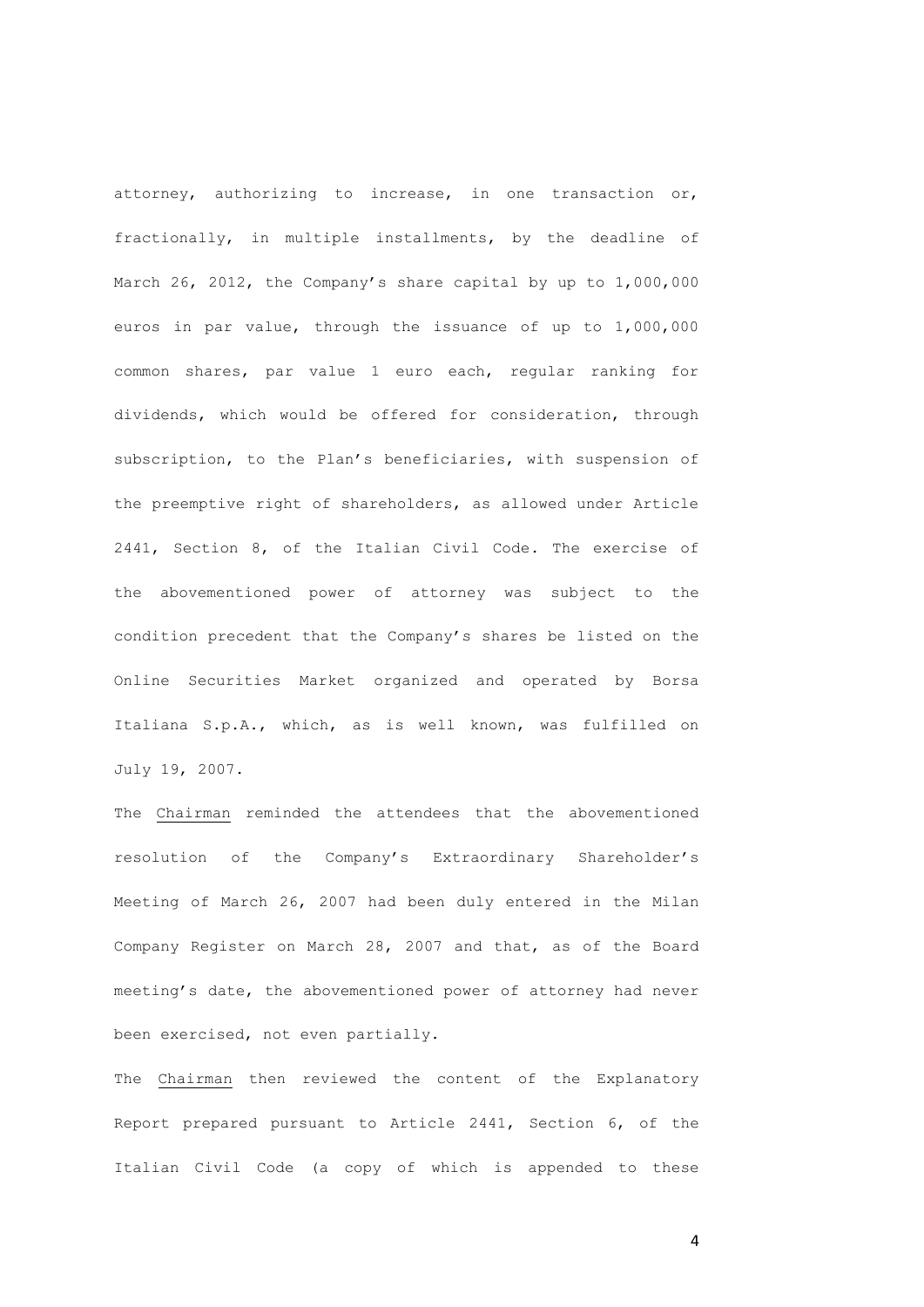Minutes as Annex "**A**"), which, in addition to other issues, listed the reasons why the share capital increase with suspension of the preemptive right of shareholders on the meeting's Agenda was in the Company's interest and explained the mechanism for determining the issue price of the shares. Moreover, with regard to the share issue price, the Chairman reminded the attendees that the abovementioned Shareholders' Meeting resolution requires that the price be "*determined as follows: (i) for grants preceding the shares' listing, the exercise price shall be equal to the book value of the shares on the grant's date, determined based on the effective value of the Company's shareholders' equity; and (ii) for grants subsequent to the shares' listing, the exercise price of each option shall be equal to an amount that may not be lower than the arithmetic average of the closing prices on the Online Stock Market of Borsa Italiana S.p.A. during the period from the date of the option grant and the corresponding day of the previous calendar month."*

The Chairman then recommended that, consistent with the mechanism set forth in the abovementioned Shareholders' Meeting resolution of March 26, 2007, the issue price for already awarded options be determined as follows:

- 12.193 euros for 715,000 shares;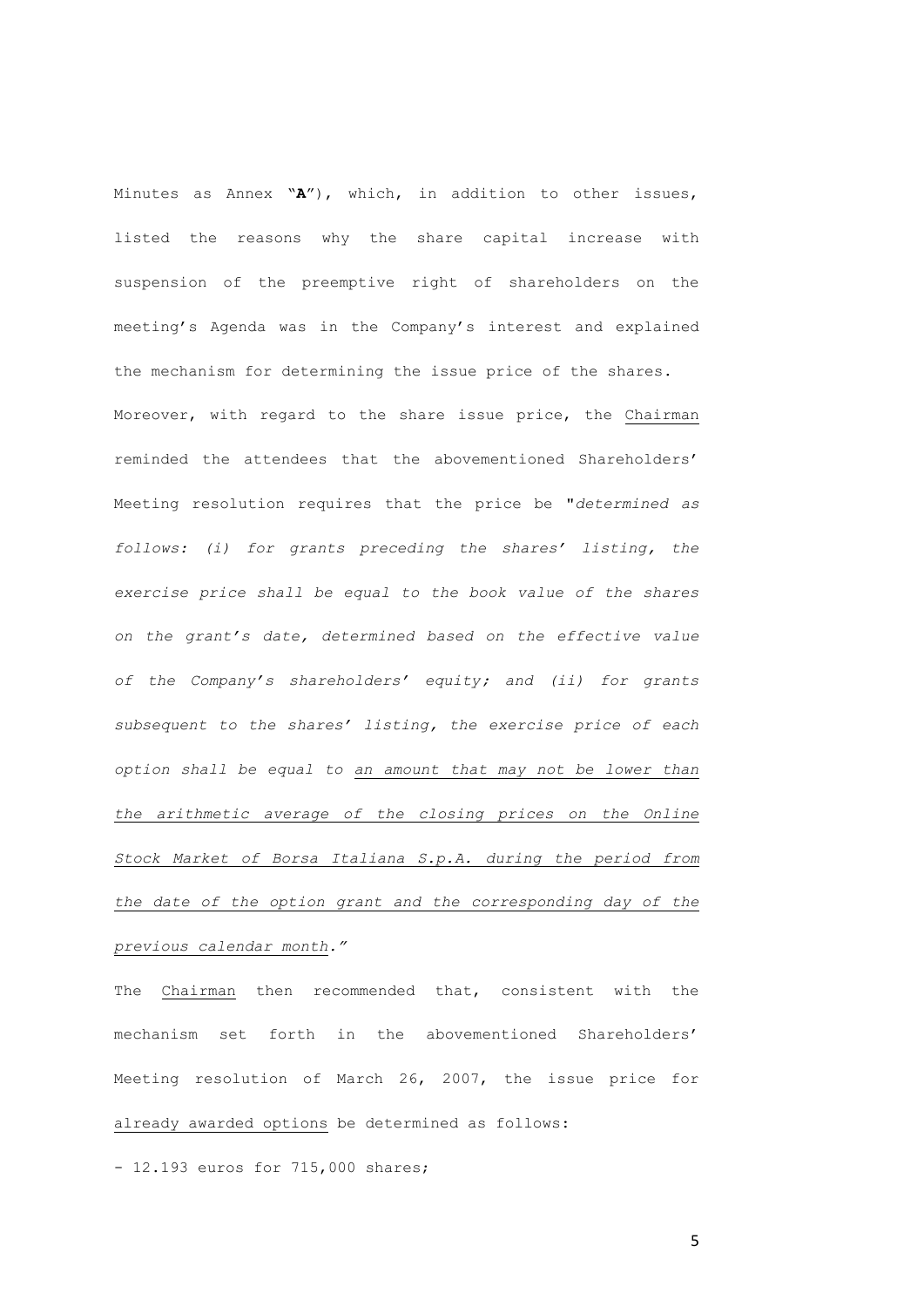- 13.519 euros for 65,000 shares;

- 13.230 euros for 40,000 shares;

- 23.950 euros for 50,000 shares;
- 12.948 euros for 5,000 shares;
- 14.613 euros for 45,000 shares;
- 16.476 euros for 25,000 shares;
- 21.950 euros for 10,000 shares;
- 25.504 euros for 5,000 shares.

As for the remaining grants of up to 40,000 options that may be awarded pursuant to the Plan, the issue price of the corresponding shares would be determined in accordance with the abovementioned mechanism and consequently, as the Chairman pointed out, at a price equal to the arithmetic average of the closing prices on the Online Stock Market of Borsa Italiana S.p.A. during the period from the date of the option grant and the corresponding day of the previous calendar month*.*

In addition, the Chairman submitted to the Board of Directors an opinion about the fairness of the mechanism used to determine the shares' issue price rendered by the independent auditors *Deloitte & Touche S.p.A.* pursuant to Article 2441, Section 6, of the Italian Civil Code and Article 158 of Legislative Decree No. 58 of February 24, 1998, a copy of which is appended to these Minutes as Annex "**B**."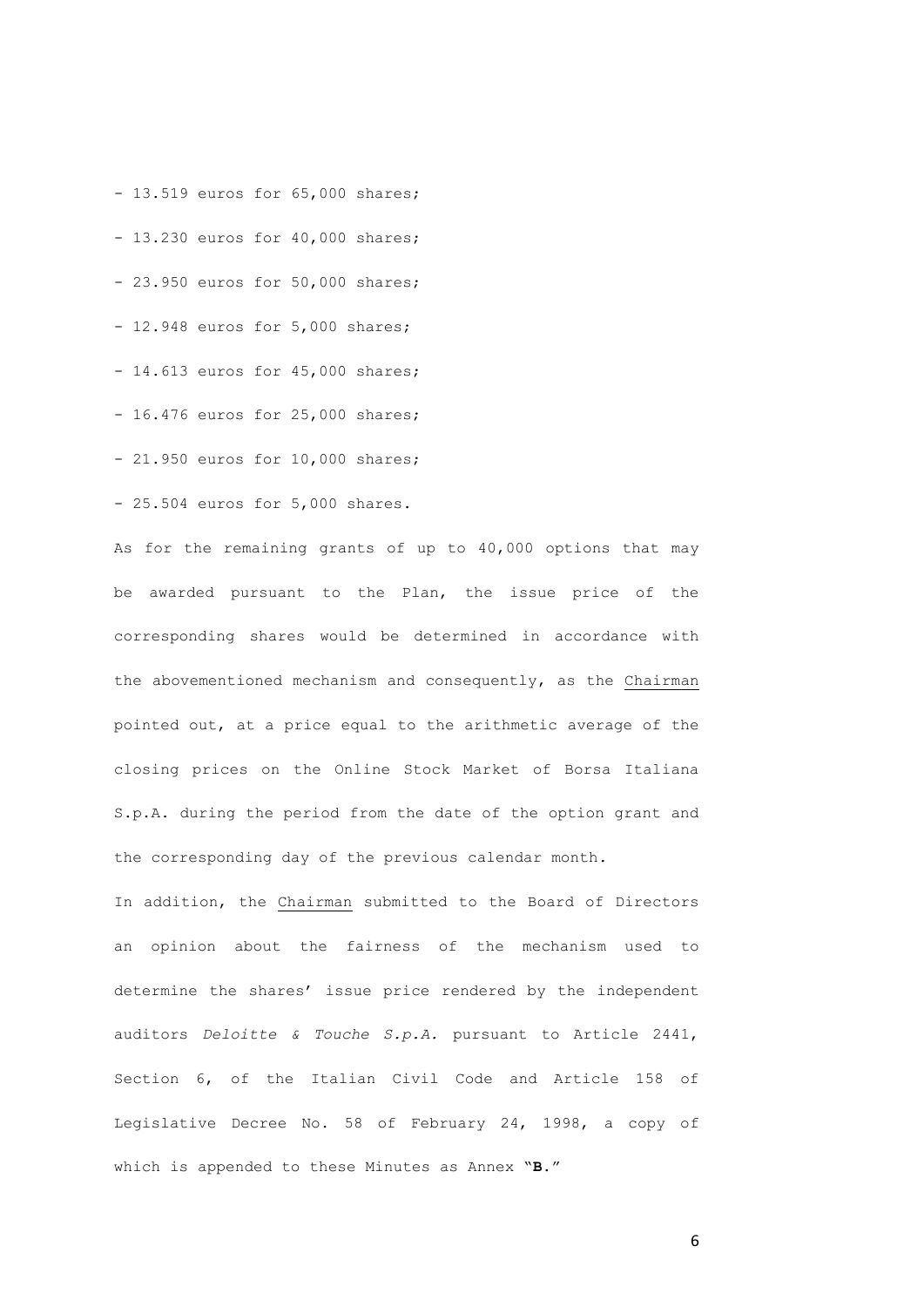The Chairman stated that the abovementioned opinion, together with the Report prepared by the Board of Directors pursuant to Article 2441, Section 6, of the Italian Civil Code, were made available to the public within the deadline and in the manner required pursuant to the statutes then in effect.

Lastly, the Chairman recommended that the final deadline for acquiring through subscription the newly issued shares be set at December 31, 2013, with the understanding that if subscriptions are not received for all of the shares by the abovementioned date, the share capital would be increased by an amount equal to the subscriptions received.

Andrea CARETTI, speaking on behalf of the entire Board of Statutory Auditors, declared and attested that the Company's share capital, amounting to 55,000,000.00 euros was fully subscribed and paid-in and that the Company had not suffered losses that would require preventive capital transactions. Following an exhaustive discussion, the Board of Directors:

- having cited the deliberations of the Company's Extraordinary Shareholders' Meeting of March 26, 2007 and the Explanatory Report prepared by he Board of Directors pursuant to Article 2441, Section 6, of the Italian Civil Code (appended to these Minutes as Annex "**A**");

- being cognizant of the opinion provided by the independent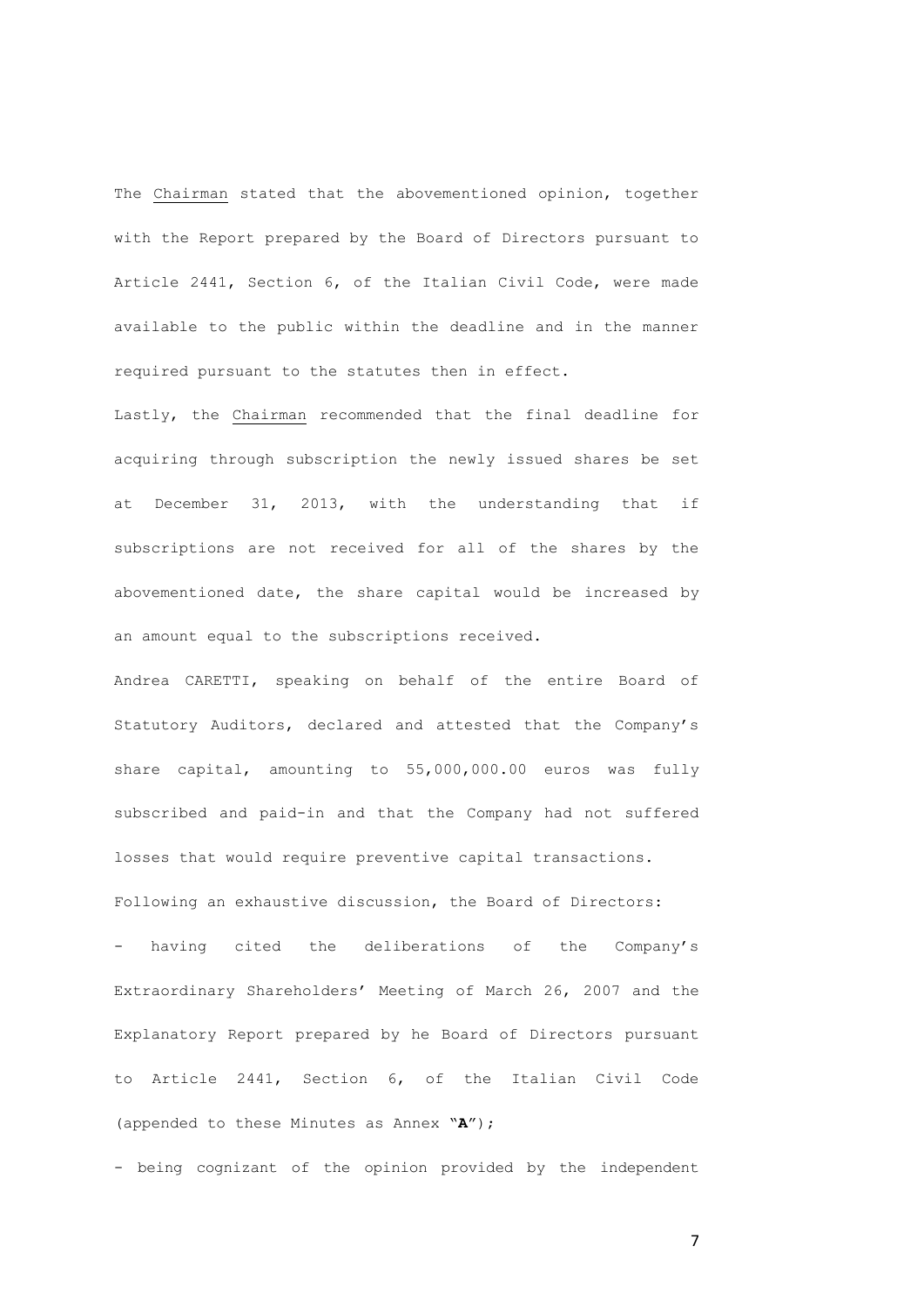auditors as to the fairness of the mechanism used to determine the shares' issue price (appended to these Minutes as Annex "**B**"); - being cognizant of the attestation that the subscribed share capital is fully paid-in and does materially exist;

- exercising the power of attorney it had been granted by the Extraordinary Shareholders' Meeting of March 26 (twenty-six), 2007 (two thousand seven), by means of a vote cast by a show of hands,

## **unanimously resolved**

**1.)** to increase the Company's share capital for consideration, in one or more installments, by up to 1,000,000 (one million) euros in par value, through the issuance of up to 1,000,000 (one million) common shares, par value 1 (one) euro each, regular ranking for dividends, which would be offered for consideration through subscription, with suspension of the preemptive right of shareholders, as allowed under Article 2441 of the Italian Civil Code, to executives and employees of DiaSorin S.p.A. and its subsidiaries, as beneficiaries of the Company's 2007-2012 Stock Option Plan approved by the Ordinary Shareholders' Meeting of March 26 (twenty-six), 2007 (two thousand seven);

**2.)** to stipulate that, in accordance with the mechanism set forth in the abovementioned Shareholders' Meeting resolution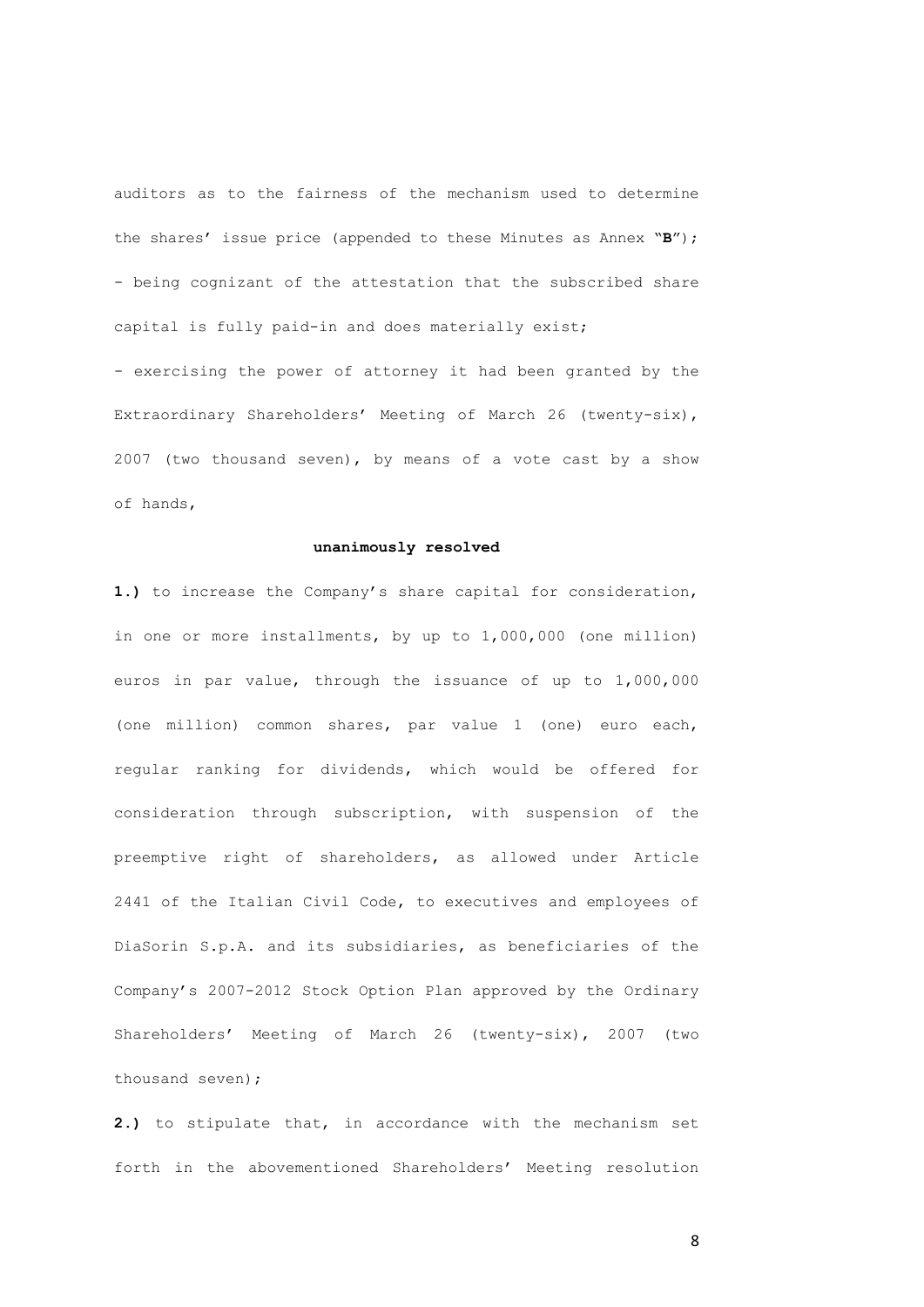of March 26 (twenty-six), 2007 (two thousand seven):

**a)** the issue price for already awarded options would be determined as follows:

- 12.193 (twelve point one nine three) euros for 715,000 (seven hundred fifteen thousand) shares;

- 13.519 (thirteen point five one nine) euros for 65,000 (sixty-five thousand) shares;

- 13.230 (thirteen point two three zero) euros for 40,000 (forty thousand) shares;

- 23.950 (twenty-three point nine five zero) euros for 50,000 (fifty thousand) shares;

- 12.948 (twelve point nine four eight) euros for 5,000 (five thousand) shares;

- 14.613 (fourteen point six one three) euros for 45,000 (forty-five thousand) shares;

- 16.476 (sixteen point four seven six) euros for 25,000 (twenty-five thousand) shares;

- 21.950 (twenty-one point nine five zero) euros for 10,000 (ten thousand) shares;

- 25.504 (twenty-five point five zero four) euros for 5,000 (five thousand shares) shares.

**b)** As for the remaining grants of up to 40,000 (forty thousand) options that may be awarded pursuant to the Plan,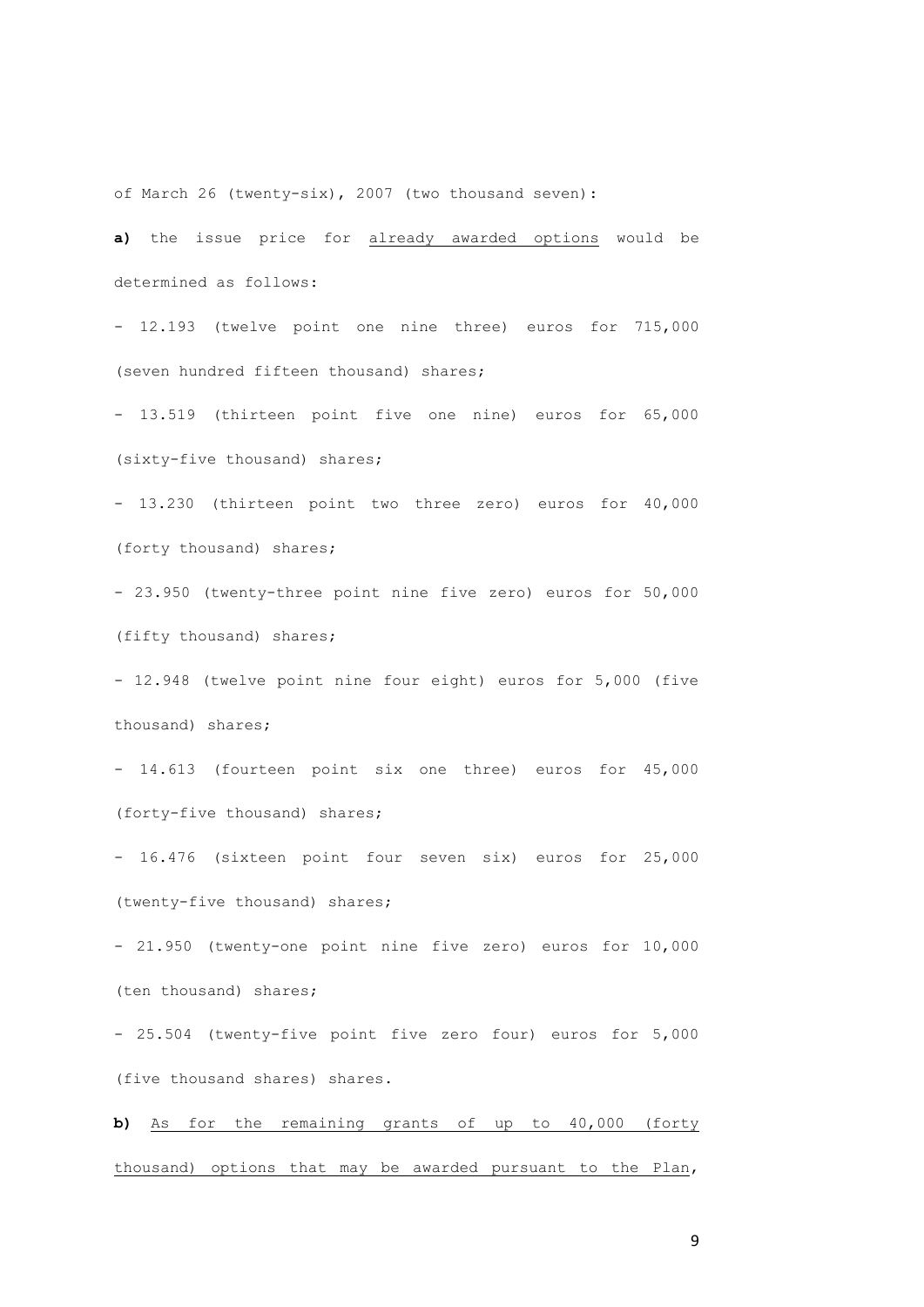the issue price of the corresponding shares would be determined at an amount equal to the arithmetic average of the closing prices on the Online Stock Market of Borsa Italiana S.p.A. during the period from the date of the option grant and the corresponding day of the previous calendar month, with the Chairman and the Chief Executive Officer being authorized to determine jointly the actual share price;

**3.)** to stipulate that, if the share capital increase referred to in item 1.) above is not fully subscribed by December 31 (thirty-one), 2013 (two thousand thirteen), the share capital would be increased by an amount equal to the subscriptions received;

**4.)** consequently, to amend Article 5 (five) of the Bylaws by adding a section at the end that reads as follows: "*On July 19, 2010, the Board of Directors, exercising the power of attorney it received pursuant to Article 2443 of the Italian Civil Code, resolved to increase the Company's share capital by up to 1,000,000 euros in par value through the issuance of up to 1,000,000 common shares, par value 1 euro each, regular ranking for dividends, which would be offered for consideration through subscription, until December 31, 2013, with suspension of the preemptive right of shareholders, as allowed under Article 2441 of the Italian Civil Code, to*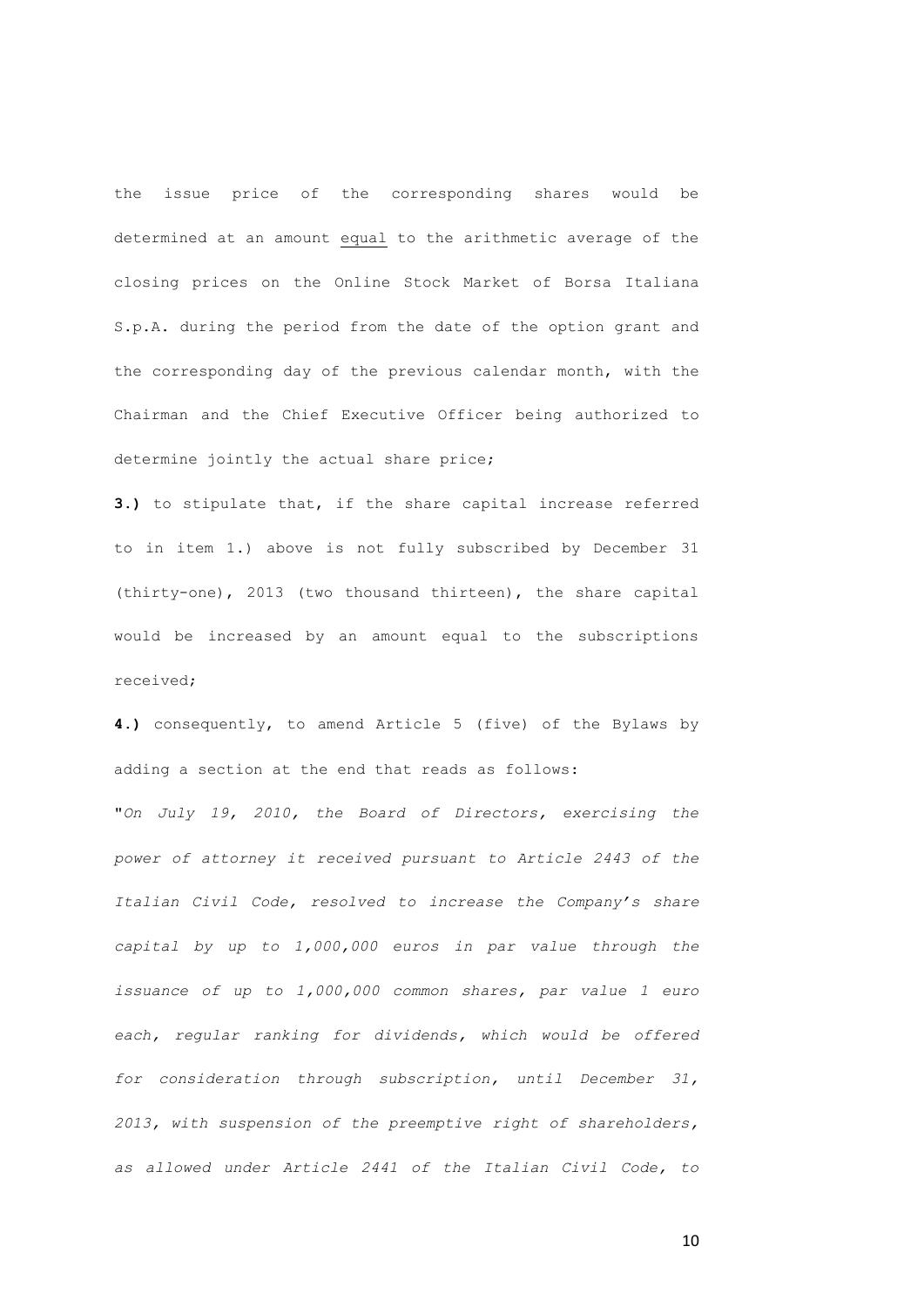*executives and employees of DiaSorin S.p.A. and its subsidiaries."*

**5.)** to delegate to the Chairman of the Board of Directors and the Chief Executive Officer, acting severally, the power to: **(i)** update Article 5 (five) of the Bylaws consistent with the results of the implementation of the share capital increase referred to in Item **1.)** above;

**(ii)** introduce in the foregoing resolutions and the annexed Bylaws any changes, deletions or additions that may be necessary and/or appropriate for the purpose of recording them in the Company Register.

Lastly, the Board of Directors unanimously

# **attested**

that, for the purpose of meeting the filing requirements of the Company Register, the adopted version of the Bylaws, updated with the amendment approved as stated above, was the version that the Chairman delivered to me and that I, the Notary, appended to these Minutes as Annex "**C**," having refrained from reading it out loud at the express request of Mr. Denegri and the Directors.

**\*\*\*** 

Having completed the handling of the items on the Agenda and there being no further business to be transacted, the Chairman